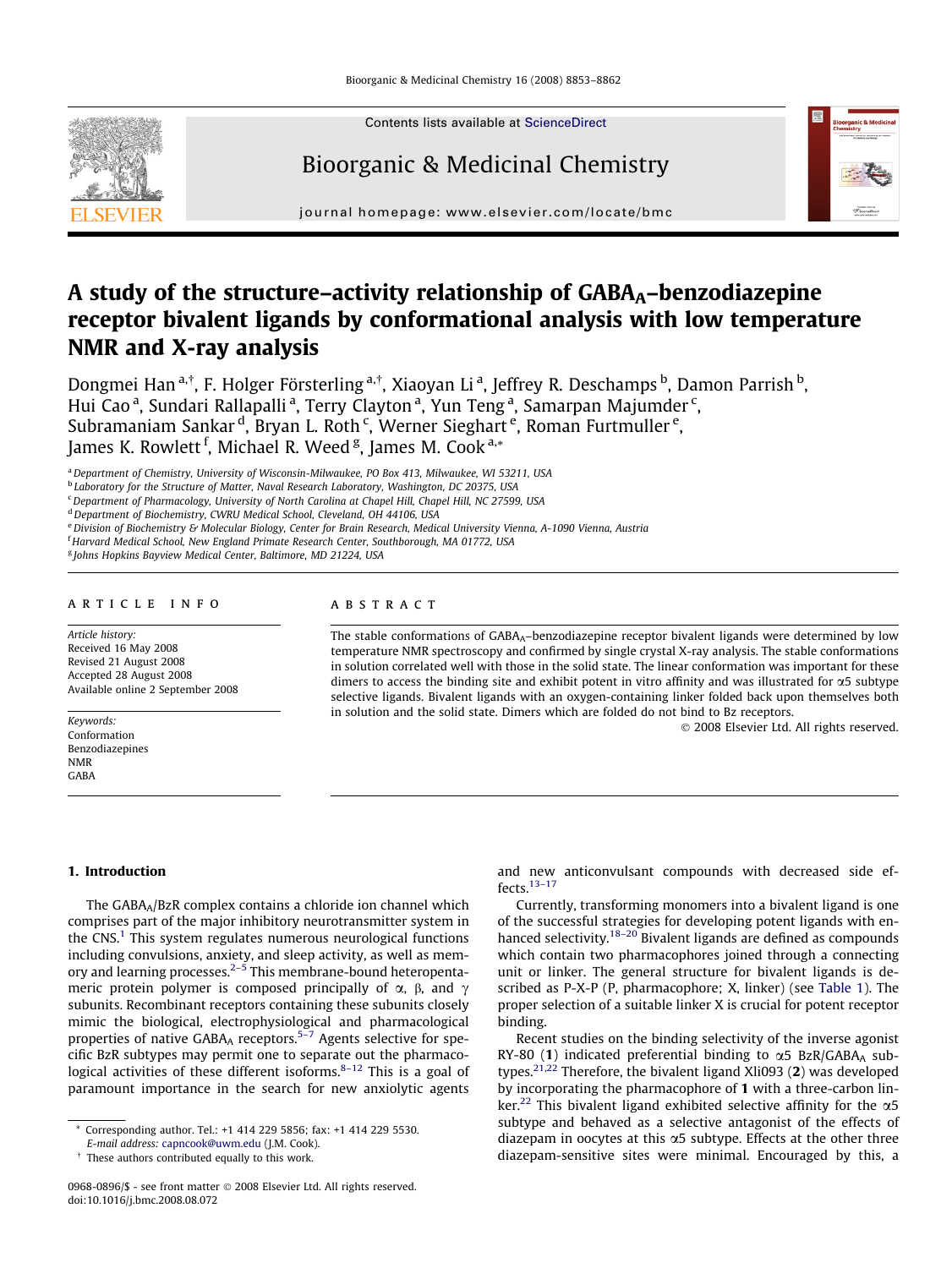#### <span id="page-1-0"></span>Table 1



| Compound       | Monounit 1 | Monounit 2 | Spanner                          | Stable Conformation             |            | $K_i$ ( $\alpha n\beta 3\gamma 2$ ) = nM |            |            |            |            |                       |
|----------------|------------|------------|----------------------------------|---------------------------------|------------|------------------------------------------|------------|------------|------------|------------|-----------------------|
|                |            |            |                                  | X-ray                           | <b>NMR</b> | $\alpha$ 1                               | $\alpha$ 2 | $\alpha$ 3 | $\alpha$ 4 | $\alpha$ 5 | $\alpha$ <sup>6</sup> |
| 1 <sup>a</sup> | A          |            | $C_2H_5$                         |                                 |            | 28.4                                     | 21.4       | 25.8       | 5.3        | 0.49       | 28.8                  |
| 2              | A          | A          | (CH <sub>2</sub> ) <sub>3</sub>  | Linear                          | Linear     | >1000                                    | >1000      | 858        | 1550       | 15         | >2000                 |
|                | A          | A          | (CH <sub>2</sub> ) <sub>5</sub>  | $\hspace{0.1mm}-\hspace{0.1mm}$ | Linear     | 231                                      | 661        | 2666       | <b>ND</b>  | 5.4        | 54.22                 |
| 4              |            |            | (CH <sub>2</sub> ) <sub>3</sub>  | $\overline{\phantom{m}}$        | Linear     | 1852                                     | 4703       | 8545       | <b>ND</b>  | 100.5      | 5000                  |
| 5              | A          | A          | CH <sub>2</sub> OCH <sub>2</sub> |                                 | Folded     | 3795                                     | 2694       | 1864       | <b>ND</b>  | 76.14      | <b>ND</b>             |
| $6^a$          | B          |            | $C_2H_5$                         |                                 |            | 287                                      | 45         | 96         | 1504       | 13.8       | 1000                  |
|                | B          | B          | $(CH2)2O(CH2)2$                  | Folded                          | Folded     | 460                                      | 5000       | <b>ND</b>  | <b>ND</b>  | 5000       | 5000                  |
| 8              | B          | B          | (CH <sub>2</sub> ) <sub>3</sub>  | Linear                          | Linear     | 236                                      | 7.4        | 272        | >5000      | 194.2      | >5000                 |

<sup>a</sup> Monomer.

series of new bivalent ligands were designed and synthesized (Table 1).

It was hoped that these new dimers might exhibit enhanced selectivity and potency at the  $\alpha$ 5 BzR/GABA<sub>A</sub> subtypes. It was also expected that insertion of an oxygen atom into the linker might increase water solubility and hence enhance molecular hydrophilicity which should play an important role in the pharmacokinetic properties of the ligand.

The nature of the functional groups in a ligand plays an important role in receptor binding, of course, as well as the conformation in solution. The more information about the stable conformation(s) of molecules the better the understanding of the structure–activity relationships. It was essential from the beginning of the present study to determine the conformation of these bivalent ligands, which contained 3–5 atom linkers, since the steric requirements for affinity to the Bz receptor must be satisfied. $23$ 

In traditional medicinal chemistry, computer assisted molecular modeling programs and X-ray analysis contribute greatly in the search for stable conformations. However, some problems with these methods should not be neglected. Using computer modeling to determine the stable conformation of molecules containing many freely rotating bonds, such as those contained in bivalent ligands, is difficult. Although X-ray crystallography is the ultimate arbiter of chemical structure, it has many limitations beyond the obvious need for crystals: it often does not reflect accurately the conformation in solution, nor is it informative regarding conformational equilibria. This information is crucial in drug design. However, NMR spectroscopy is a powerful technique in drug discovery and its role in conformational analysis cannot be surpassed by other spectroscopic methods.<sup>24</sup>

Herein is described a method utilizing low temperature NMR for the determination of the solution stable conformation of a series of  $GABA_A$ -benzodiazepine bivalent ligands with different monomeric units and linkers. The conformations in solution were determined by NMR spectroscopy and compared with those in the crystal structure. The combination of low temperature NMR and X-ray analysis provided accurate structural information required for understanding structure–activity relationships and drug design. The influence of the molecular structure of the linker on the conformation is also discussed.

## 2. Results

Recently it was shown the active dimer 2 existed in a linear conformation in the solid state while dimer 7 with an oxygencontaining linker folded back upon itself, as illustrated in [Figure 1.](#page-2-0) [25](#page-9-0)

Since the bioactive conformation in solution may or may not parallel that in the crystal structure, the lowest energy solution structure must be established in order to correlate conformation with biological activity. Thus, NMR experiments at variable temperatures were performed and data were collected in different solvents. In methylene chloride or chloroform at room temperature, only a single set of signals was detected for both bivalent ligands 2 and 7. At low temperature, it was found that the linear dimer 2 exhibited only a small splitting of about 3 Hz for some of the aro-matic protons in the <sup>1</sup>H NMR spectra,<sup>[25](#page-9-0)</sup> while two clearly separated sets of signals were observed for the folded dimer 7 ([Fig. 2\)](#page-2-0). For example, as seen in [Figure 2](#page-2-0) for 7, the signal of H1 (7.92 ppm at 298 K) was split into two peaks at  $\delta$  7.91 and 7.88 ppm, respectively, at 193 K. Similar results were observed in the  $^{13}$ C spectrum where C1 (134.9 ppm at 298 K) split into two signals at 135.3 and 135.4 ppm at 198 K. The doubling of the signals is consistent with disruption of the symmetry between the two domains of the molecule as expected if 7 adopted a static folded structure similar to the crystalline state.

However, the possibility could not be ruled out that the split in the signals was caused by slowing a dynamic process within each domain, such as conformational interconversion of the seven-membered ring. In order to investigate this possibility, the NMR spectra of the monomer 6 were run at low temperature as well. At temperatures as low as 173 K only one set of signals was observed in both the <sup>1</sup>H and <sup>13</sup>C NMR spectra of 6 [\(Fig. 3\)](#page-3-0).<sup>[25](#page-9-0)</sup> At lower temperatures, however, this was quite different from what was observed for dimer 7 at room temperature; the spectra of 6 and 7 were indistinguishable at 25  $\degree$ C. Moreover, some addi-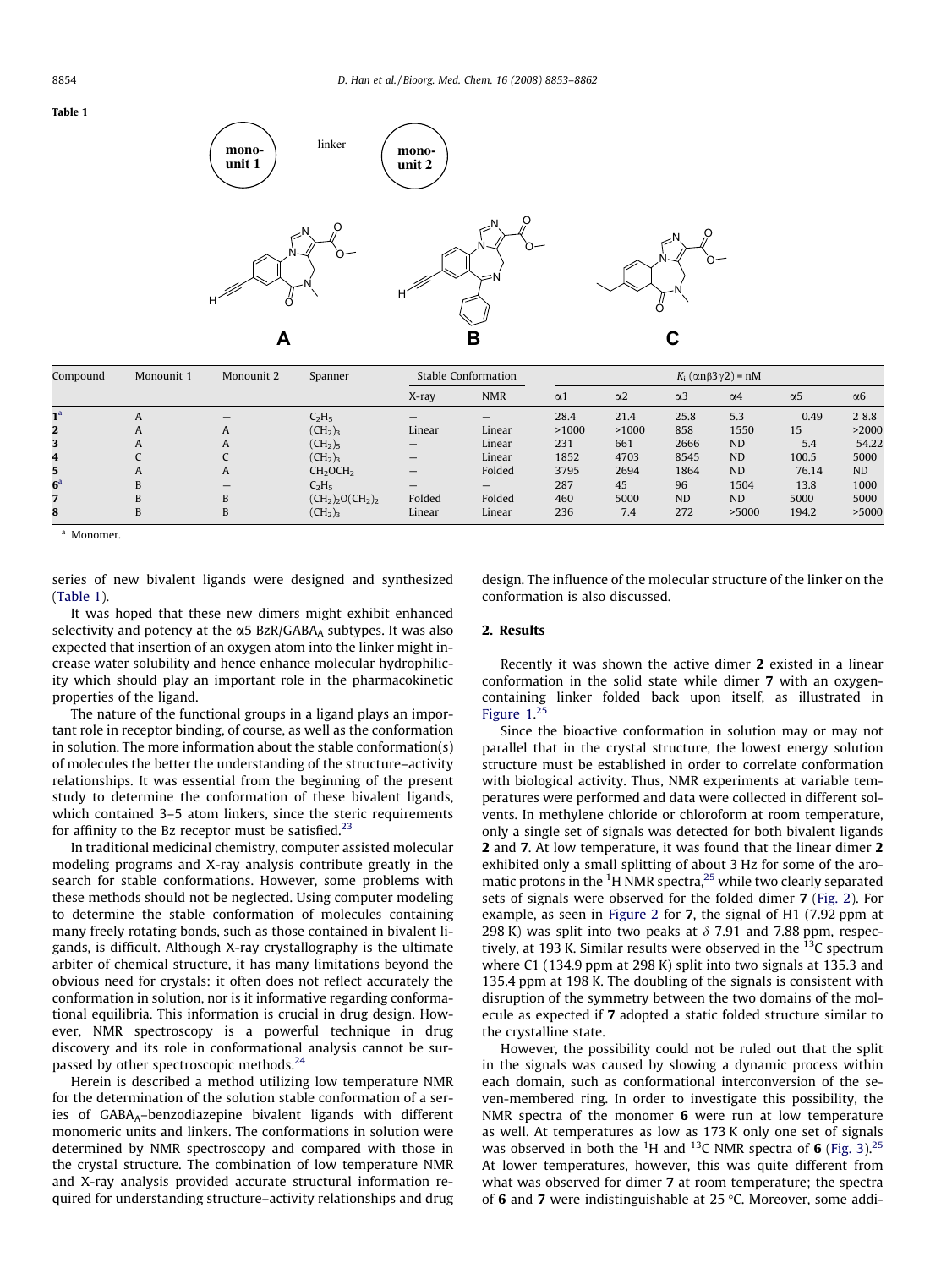<span id="page-2-0"></span>

Figure 1. Crystal structure of 2 (left top), 7 (right) and 8 (left bottom).



**Figure 2.** Aromatic region of <sup>1</sup>H NMR spectra of 7 in CD<sub>2</sub>Cl <sub>2</sub> at variable temperatures.

tional line broadening of some of the aromatic signals was observed at the lowest temperature in both the monomer 6 and in its dimer 7.

The analysis of these data indicated that the line broadening at the lowest temperature was due to one of the conformational processes mentioned above, whereas the doubling of the peaks in 7 was caused by the presence of two domains. Certainly an interdomain interaction existed between the two heterocyclic units of 7, but not in monomer 6. It was therefore concluded the internal mobility of the molecule decreased when the temperature was lowered which permitted observation of the two sets of signals of 7 on the NMR time scale. It was thus suggested that only when the molecule preferred the folded conformation in solution were two sets of signals observed. The preferred conformations of the molecules in CDCl<sub>3</sub> and CD<sub>2</sub>Cl<sub>2</sub> correlated quite well with those observed in the crystal structures ([Table 1](#page-1-0)).

The study was then expanded by varying the nature of the linker and monomer. Dimers 3 and 5 contain the same monomeric unit as 2, whereas 8 contains an all carbon linker. It was found that 2, 3, 4, and 8 exhibited only one set of NMR signals at low temperature, whereas the NMR signals of ligands 5 and 7 split into two sets at low temperature. Low temperature NMR studies were performed in  $CD_2Cl_2$ . It was concluded that 5 and 7 preferred a folded conformation, while 2, 3, 4, and 8 assumed a linear conformation. These conclusions are supported by a crystal structure obtained for bivalent ligand 8 which indicated 8 was present in a linear conformation in the solid state. These results are illustrated in [Table 1.](#page-1-0)

Since the goal was to design and synthesize bivalent ligands for biological applications in aqueous solution, the question arose: Do the conformations in CDCl<sub>3</sub> or  $CD_2Cl_2$  resemble those in aqueous solution? Attempts to run the NMR experiments in water failed since the ligands were not sufficiently soluble in  $D_2O$ . However,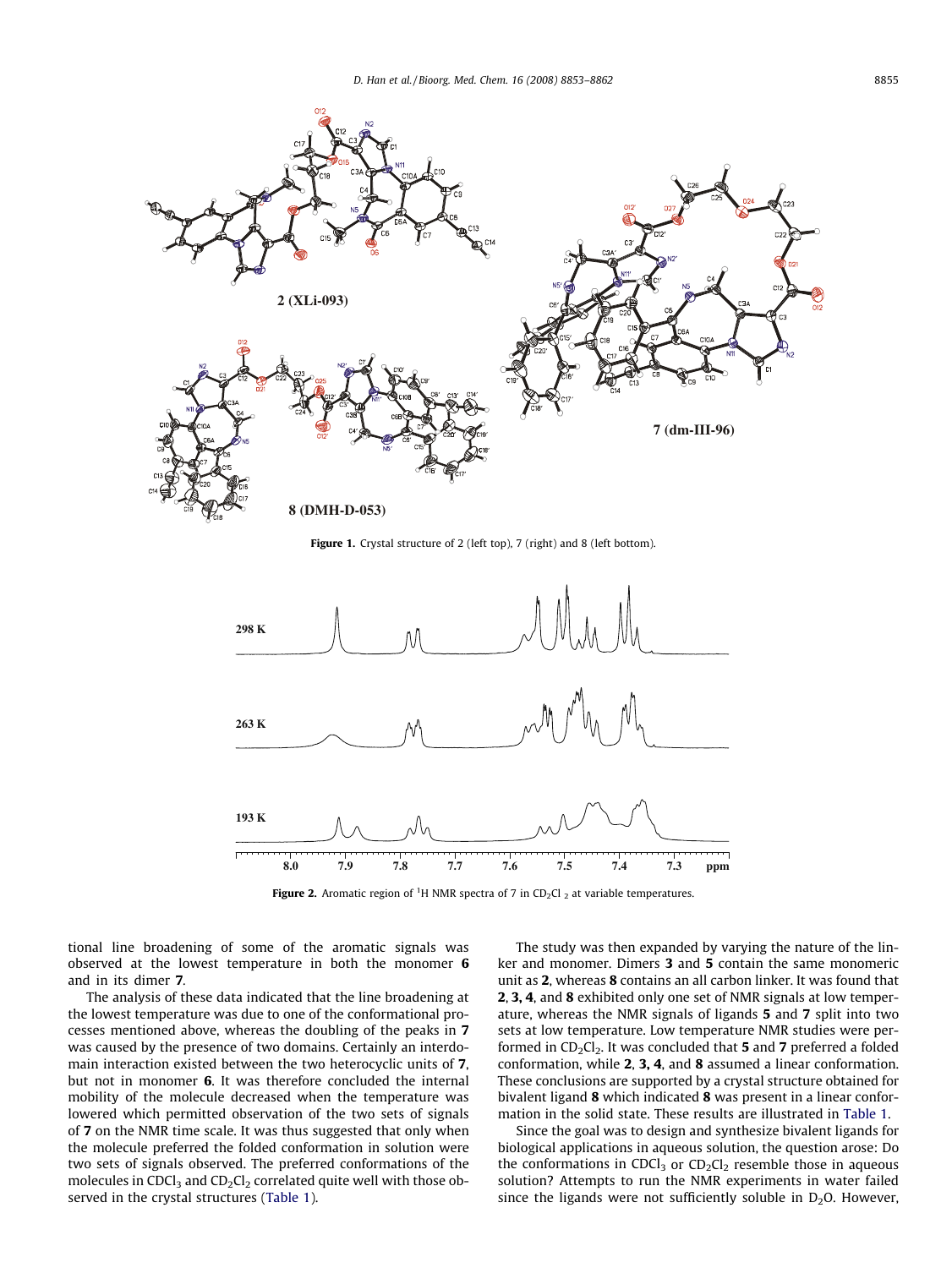<span id="page-3-0"></span>

Figure 3. Aromatic region of <sup>1</sup>H NMR spectra of 6 in  $CD_2Cl_2$  at different temperatures.

the spectra of both the linear and folded dimers 2 and 7 could be carried out in MeOH- $d_4$ . The solvating properties of methanol, of course, more closely resemble those of water, and this more closely mimics aqueous physiological condition as well. The conformations of dimers in MeOH- $d_4$  were consistent with conformations in hydrophobic solvents.

## 3. Discussion

From the results described above, it is clear that dimers which contain an oxygen atom in the linker tend to adopt a folded conformation. Analysis of these data indicated in the hydrophilic solvent, 7 also had a higher tendency to fold back upon itself than 2, as it did in the hydrophobic media (Figs. 4 and [5](#page-4-0)). In fact, the tendency of 7 to assume a folded structure appeared to be higher in methanol than in  $CD_2Cl_2$  or  $CDCl_3$ , as the free rotation of the molecule was limited ([Fig. 6\)](#page-4-0). On the other hand, for dimer 2, which preferred a linear structure in the solid state and in lipophilic solvents, only one set of signals was observed at room temperature in MeOH- $d_4$  ([Fig. 7](#page-5-0)).

It is interesting to note that in the preparation of the samples, dimer 2 was less soluble in MeOH- $d_4$  than was 7. It has been established that ligands are easier to dissolve in a solvent when the ligands surface energy can be minimized. Bivalent ligand 7 was more polar than dimer 2 and has more tendencies to fold back. Consequently, 7 was presumably, easier to dissolve in methanol because its surface energy was minimized. On the other hand, when ligand 2 was dissolved in a more polar solvent such as methanol, the surface energy may be forced to be minimized.

Since the conformation of molecules 2 and 7 in methanol agree with those in  $CD_2Cl_2$  or  $CDCl_3$ , the behavior of these ligands in  $CD_2Cl_2$  or CDCl<sub>3</sub> should reflect those in aqueous solution. The stable conformation of the compounds determined in  $CD_2Cl_2$  or  $CDCl_3$ were correlated with the newly generated receptor binding data

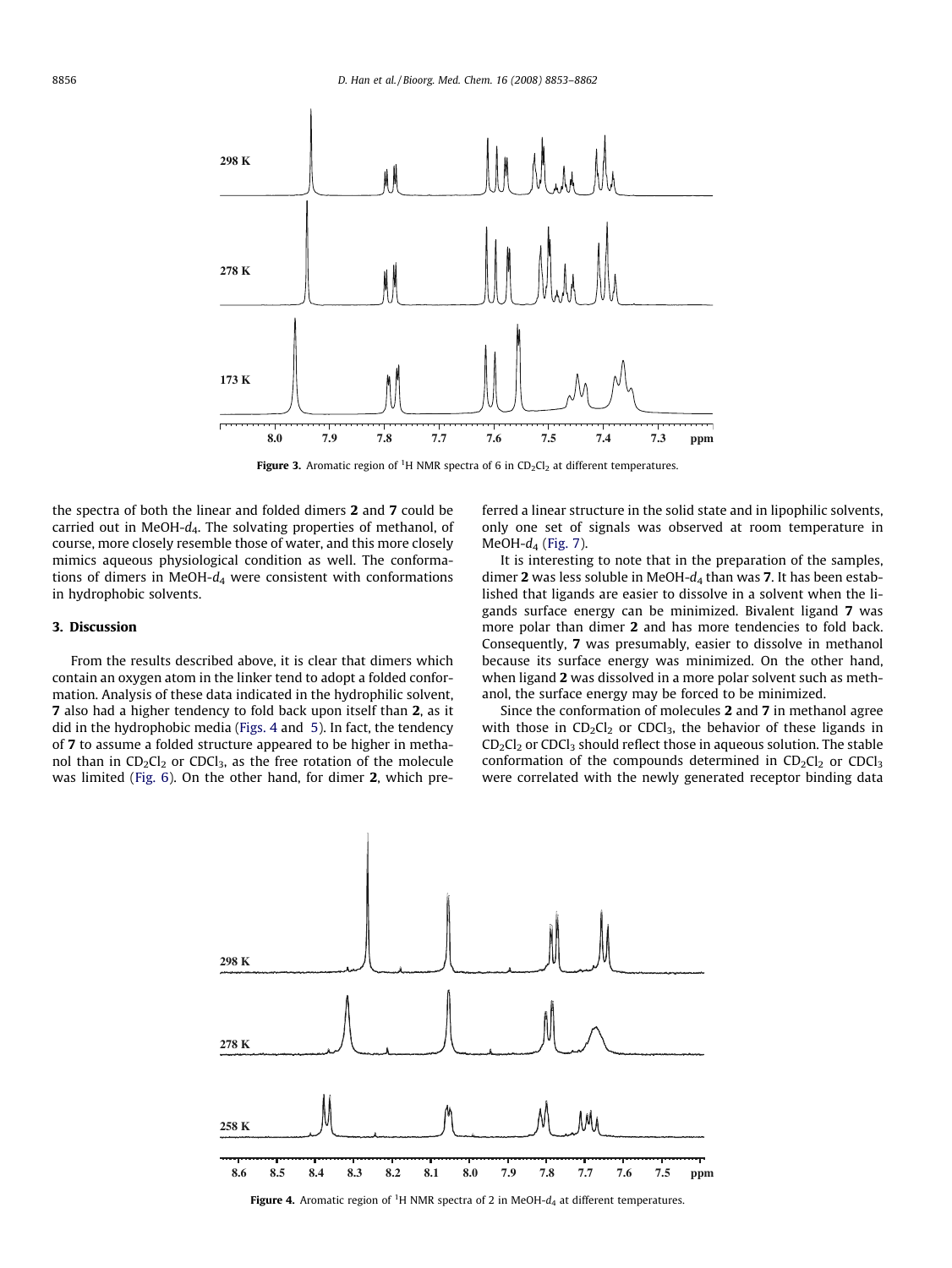<span id="page-4-0"></span>

Figure 5. Aromatic region of proton spectra of 7 in MeOH- $d_4$  at different temperatures.



([Table 1](#page-1-0)). In the pharmacophore/receptor model, the bivalent ligands in the linear conformation align well [\(Fig. 7\)](#page-5-0).

Importantly, bivalent ligands 2, 3, 4, and 8 with carbon only linkers preferred the linear conformation as the stable conformation, independent of the number of linker atoms. In contrast, replacing the middle carbon of either linker  $(CH<sub>2</sub>)<sub>3</sub>$  or  $(CH<sub>2</sub>)<sub>5</sub>$  with an oxygen atom altered the stable conformation of the molecules 5 and 7 from linear to folded. The only difference between bivalent pairs 2 and 5 with linear and folded conformations as the stable ones, respectively, was the center atom. In compound 2, the middle atom was carbon, while in 5, oxygen was present. Consequently, it was decided to focus attention on the conformational difference between carbon and oxygen-containing linkers.

It was well known<sup>26,27</sup> that the carbon chain in both small molecules and polymers favored the anti conformation which results in a linear arrangement of atoms. From examination of the linkers ([Fig. 8\)](#page-5-0), it was easily seen that linkers  $C$  and  $D$  can be regarded as oligomers of oxymethylene (OCH<sub>2</sub>)<sub>2</sub> and oxyethylene (OCH<sub>2</sub>CH<sub>2</sub>)<sub>2</sub>.

It was well documented that the preference for the gauche– gauche conformation<sup>28-30</sup> of a simple open-chain acetal such as dimethoxymethane ( $CH_3OCH_2OCH_3$ , 9) could be predicted on the basis of the anomeric effect and related stereoelectronic effects. In this conformation the polar CO bonds are favorably oriented such that a lone pair orbital of the oxygen atom was almost antiperiplanar to the CO bond ([Fig. 9,](#page-5-0) lone pair orbital and CO bond in same color). This permits maximum overlap of the n orbital of the oxygen atom with the  $\sigma^*$  orbital of the CO bond. This was not possible in the anti–anti or gauche–trans conformations and the two rabbit-ear interactions<sup>[28–32](#page-9-0)</sup> [\(Fig. 9](#page-5-0)) engendered by each pair of adjacent oxygen atoms in the anti-anti conformer are avoided.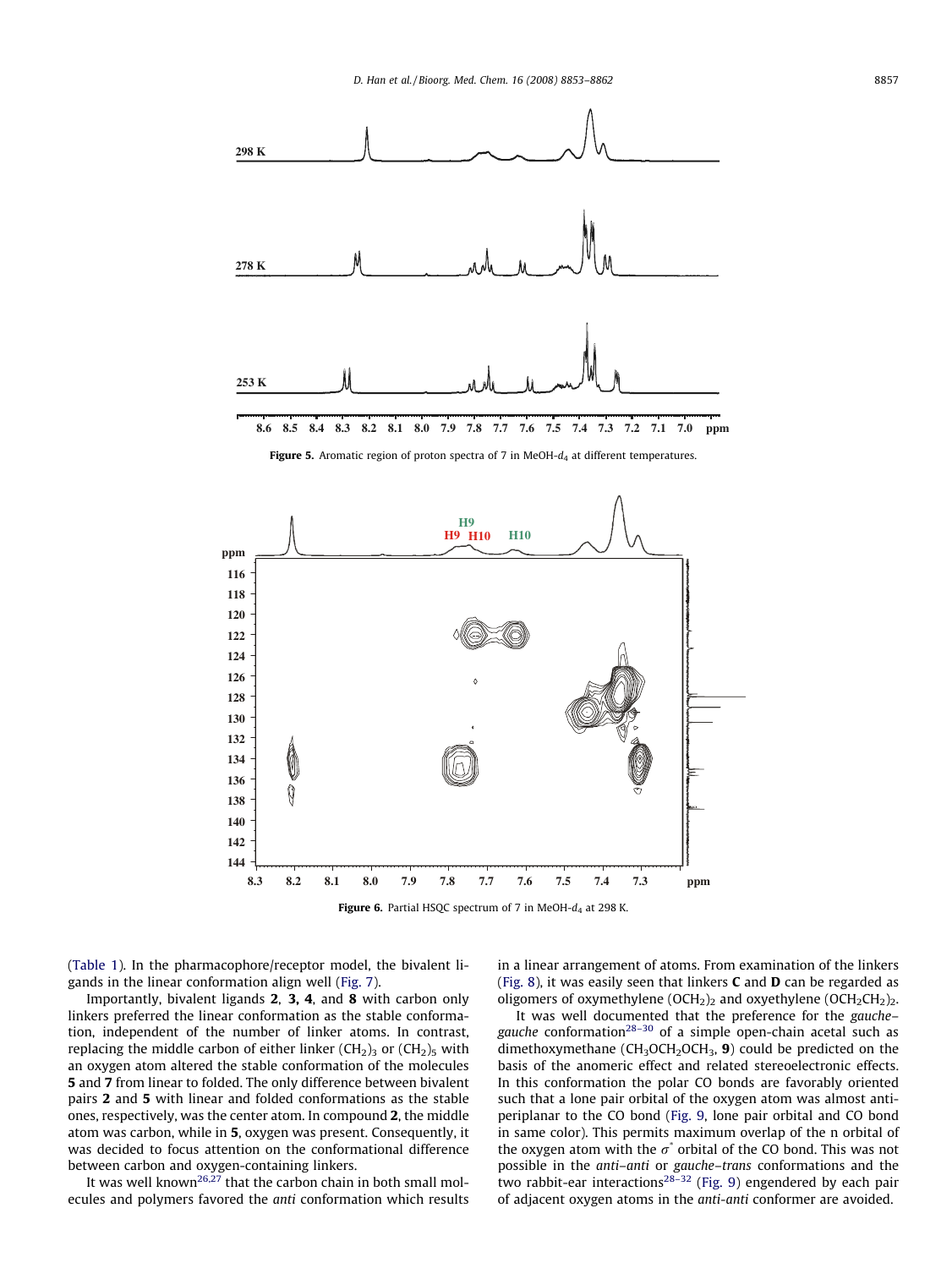<span id="page-5-0"></span>

Figure 7. Bivalent ligand 2 (Xli093) aligned in the included volume of the pharmacophore/receptor model for the  $\alpha$ 5 $\beta$ 3 $\gamma$ 2 subtype.



Figure 8. The linkers of the bivalent ligands.



*gauche-gauche*

Figure 9. The conformations for dimethoxymethane.

Furthermore, in the related polymer of 9 with the two-bond repeating sequence, poly(oxymethylene) (POM), the gauche conformation was, in fact, markedly preferred over trans and the polymer existed in a helical (all gauche) conformation<sup>27,33-35</sup> rather than in the all-anti one.

Similarly, much effort has been spent on the investigation of the conformational characteristics of 1,2-dimethoxyethane (glyme,  $CH<sub>3</sub>OCH<sub>2</sub>CH<sub>2</sub>OCH<sub>3</sub>$ , 10) as a model molecule for understanding the conformations of poly(oxyethylene) (POE). It had long been established that POE chains have a large fraction of bonds in gauche conformations and assumed a helical conformation overall.<sup>26,27,33-35</sup> It has been proposed that the oxygen gauche effect<sup>[27,36,37](#page-9-0)</sup> and 1.5-CHO interaction<sup>38-40</sup> within the molecule were responsible for the gauche-rich conformations.

Based on this pioneering work, the correlation was made that the conformation of the linkers in the bivalents 25 and 78 adopt anti ( $\bf{B}$ ), gauche–gauche ( $\bf{C}$ ), trans–gauche–trans ( $\bf{D}$ ) conformations, respectively, regardless of the monomeric units which comprise them. The arrangement in space (disregarding the direction) of every unit in the linkers is depicted in Figure 10. The end-to-end distance of each unit  $(C \text{ and } D)$  which adopted the gauche conformation was shorter than the one in the anti conformer. The more units in the linker, the shorter the gauche linker. Moreover, it was recognized that the CO bond length (1.43 Å) is often appreciably shorter than the CC bond  $(1.54 \text{ Å})$ .<sup>[41](#page-9-0)</sup> Therefore, it was believed that the linkers with the oxygen atom in the middle favored the helical conformation and rendered the two monomeric units in each dimer sufficiently close to each other with suitable dihedral angles to facilitate the intramolecular lipophilic–lipophilic (aromatic–aromatic) interaction. This was regarded as one of the most important factors to stabilize the folded structure as the preferred conformation.<sup>42-46</sup> For these same reasons, bivalent ligands with the linker B adopted the linear conformation.

For the higher analog of POM and POE, namely, poly(trimethylene oxide)  $[(CH<sub>2</sub>)<sub>3</sub>O]<sub>x</sub>$  (POM<sub>3</sub>), trans-gauche-gauche-trans was sightly preferred over all-trans and trans–trans–gauche–trans conformers in the crystalline state.<sup>27</sup> The preference for the gauche state in this case was only 0.2 kcal/mol where as in the POM and POE examples was 1.5 and 0.4 kcal/mol, respectively.<sup>[33](#page-9-0)</sup> Since the energy difference between gauche and trans was low, the linker A had more flexibility than the other linkers  $(C$  and  $D)$  to rotate freely and less tendency to occur as gauche. This could lead to improper end-toend distances or dihedral angles for the interaction between the aromatic monounits. Hence, dimers connected with linker A could not be stabilized in the folded conformation even though the same aromatic monounits were contained in the molecules.

Bivalent ligands were evaluated in competition binding assays for specific GABA<sub>A</sub> membrane proteins using  $[3H]$ flunitrazepam as the radiolabel. This assay measures the ability of the ligand to displace flunitrazepam. Data are reported as  $K_i$  according to the Cheng–Prusoff equation.[47](#page-9-0) Biological data are presented in [Table](#page-1-0) [1](#page-1-0) for dimers synthesized using different spanners (or linkers). The linkers in 5 and 7 contained an oxygen atom. Compounds 2, 3, 4, and 8 contained all carbon linkers. Binding data indicate decreased affinity when bivalents contain an oxygen atom in the linker. Compounds 2 and 3 showed increased selectivity for the  $\alpha$ 5 subtype as compared to parent monomer 1. Compound 5 which was analogous to 2 with the exception of the oxygen atom present in the linker, bound with less affinity at the  $\alpha$ 5 subtype. Likewise bivalent 8 showed increased selectivity versus monomer 6. However, the bivalent 7 containing an oxygen atom in the linker did not bind. The data suggest that dimers which contain a single oxygen atom in the linker bind with less decreased affinity to the Bz receptor. This is due to their propensity to adopt a folded conformation. A strategy to increase hydrophilicity and avoid a folded



Figure 10. Newman projection for linkers B, C, and D.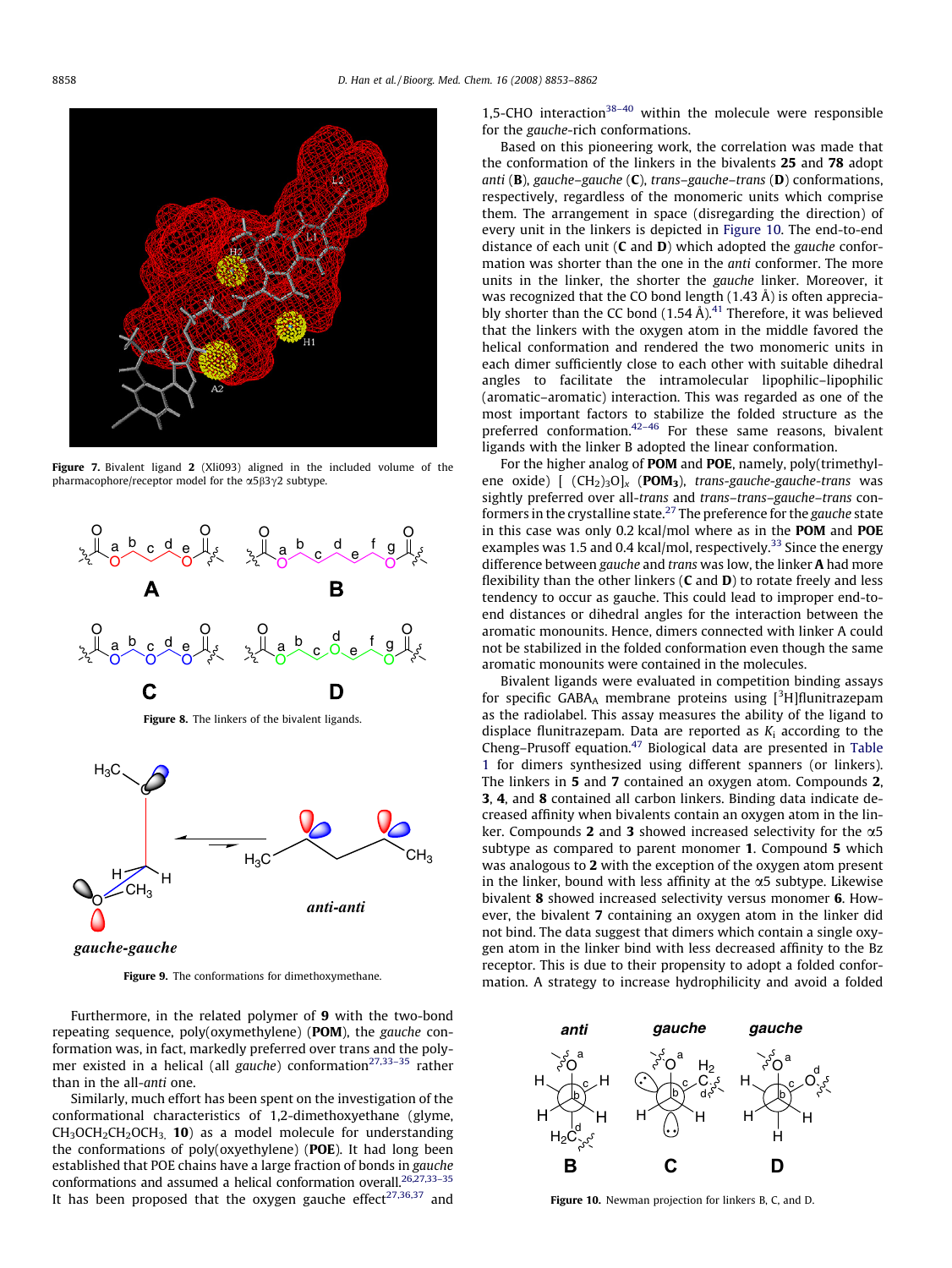conformation is to extend the linker length and insert two opposing oxygen atoms. This research is currently underway.

#### 4. Conclusion

In summary, comparison of the results of low temperature NMR studies to crystal structures has provided enough information to demonstrate that low temperature NMR can be used as a quick method to identify dimeric ligands with a tendency to fold back upon themselves, as compared with those preferring a linear conformation. A correlation with binding data shows that the suitability of a ligand in the  $\alpha$ 5 BzR/Gabaergic subtype is heavily influenced by its conformation in solution. Variable temperature NMR thus can be used as a tool for screening bivalent ligands for their in vivo suitability. It is also clear the presence of one oxygen atom in the linker was the principle cause for the dimer to fold back onto itself. Ligands which contain two offsetting oxygen atoms in the linker are now under study in our laboratory.

## 5. Experimental

#### 5.1. Synthesis

Inverse agonist 1 (RY080) was synthesized via the reported procedure.<sup>3,48</sup> Hydrolysis of the ester function of 1 provided the acid 9 in excellent yield and this material was subjected to a standard CDI-mediated coupling reaction to furnish bivalent ligands 2–5 in 60% yield (Scheme 1). $22,49$ 

The acid 11, obtained from the ester 10, which was available from the literature,<sup>[3,50](#page-9-0)</sup> was stirred with CDI in DMF, followed by stirring with the required diol and DBU to provide bromide dimers 12 or 13, respectively. They were converted into the trimethylsilylacetylenyl 14 or 15, respectively, under standard conditions (Pd-mediated, Heck-type coupling).<sup>[51,52](#page-9-0)</sup> The bisacetylene 7 or 8 (individually) was easily obtained by treatment of the trimethylsilyl ligand 14 or 15 with fluoride anion, as shown in Scheme 2.

#### 5.2. Materials and general instrumentation

Chemicals were purchased from Aldrich Chemical Co. or Tokyo Chemical Industries and were used without further purification except where otherwise noted. Anhydrous THF was distilled from sodium/benzophenone ketyl. TLC analyses were carried out on Merck Kieselgel 60  $F_{254}$ , and flash column chromatography was performed on silica gel 60b purchased from E.M. Laboratories. Melting points were taken on a Thomas–Hoover melting point apparatus or an Electrothermal Model IA8100 digital melting point apparatus and are reported uncorrected. NMR spectra were acquired on a Bruker DPX300 NMR spectrometer equipped with a z-gradient broadband (BBO) probe or on a Bruker DRX500 NMR spectrometer with either a triple axis gradient inverse (BBI) probe or a broadband observe (BBO) probe. Infrared spectra were recorded on a Nicolet DX FTIR BX V5.07 spectrometer or a Mattson Polaris IR-10400 instrument. Low-resolution mass spectral data (EI/CI) were obtained on a Hewlett–Packard 5985B GC–mass spectrometer, while high resolution mass spectral data were taken on a VG autospectrometer (Double Focusing High Resolution GC/Mass Spectrometer, UK). Microanalyses were performed on a CE Elantech EA1110 elemental analyzer.

#### 5.3. Competition binding assays

Competition binding assays were performed in a total volume of 0.5 mL at 4  $\rm ^{\circ}$ C for 1 h using [ $\rm ^3H$ ]flunitrazepam as the radioligand. For these binding assays, 20–50 mg of membrane protein harvested with hypotonic buffer (50 mM Tris–acetate, pH 7.4, at  $4^{\circ}$ C) was incubated with the radiolabel as previously described.<sup>[53](#page-9-0)</sup> Non-specific binding was defined as radioactivity bound in the presence of 100 µM diazepam and represented less than 20% of total binding. Membranes were harvested with a Brandel cell harvester followed by three ice-cold washes onto polyethyleneimine-pretreated (0.3%) Whatman GF/C filters. Filters were dried overnight and then soaked in Ecoscint A liquid scintillation cocktail (National Diagnostics; Atlanta, GA). Bound radioactivity was quantified by liquid scintillation counting. Membrane protein concentrations were determined using an assay kit from Bio-Rad (Hercules, CA) with bovine serum albumin as the standard.

## 5.4. Radioligand binding assays (Drs. McKernan and Atack)<sup>[49](#page-9-0)</sup>

In brief, the affinity of compounds for human recombinant GA-BA(A) receptors was measured by competition binding using 0.5 nM [ ${}^{3}$ H]flunitrazepam. Transfected HEK Cells ( $\beta$ 2  $\gamma$ 2 and desired  $\alpha$  subtype) were harvested into phosphate-buffered saline, centrifuged at 3000g and stored at  $-70$  °C until required. On the day of the assay, pellets were thawed and re-suspended in sufficient volume of 50 mM Tris/acetate (pH 7.4 at 4  $\degree$ C) to give a total binding of approximately 1500–2000 dpm. Non-specific binding was defined in the presence of 100 mM (final concentration) diazepam. Test compounds were dissolved in DMSO at a concentration of 10 mM and diluted in assay buffer to give an appropriate concentration range in the assay, such that the final DMSO concentration in the assay was always less than 1%. Total assay volume was 0.5 mL and assays were carried out in 96-well plates and incubation time started by the addition of 0.1 mL of re-suspended cell membranes. Following incubation for 1 h at  $4^{\circ}$ C, assays were terminated by filtration through GF/B filters, washed with 10 mL



Scheme 1. Synthesis of bivalent analogs of Xli093.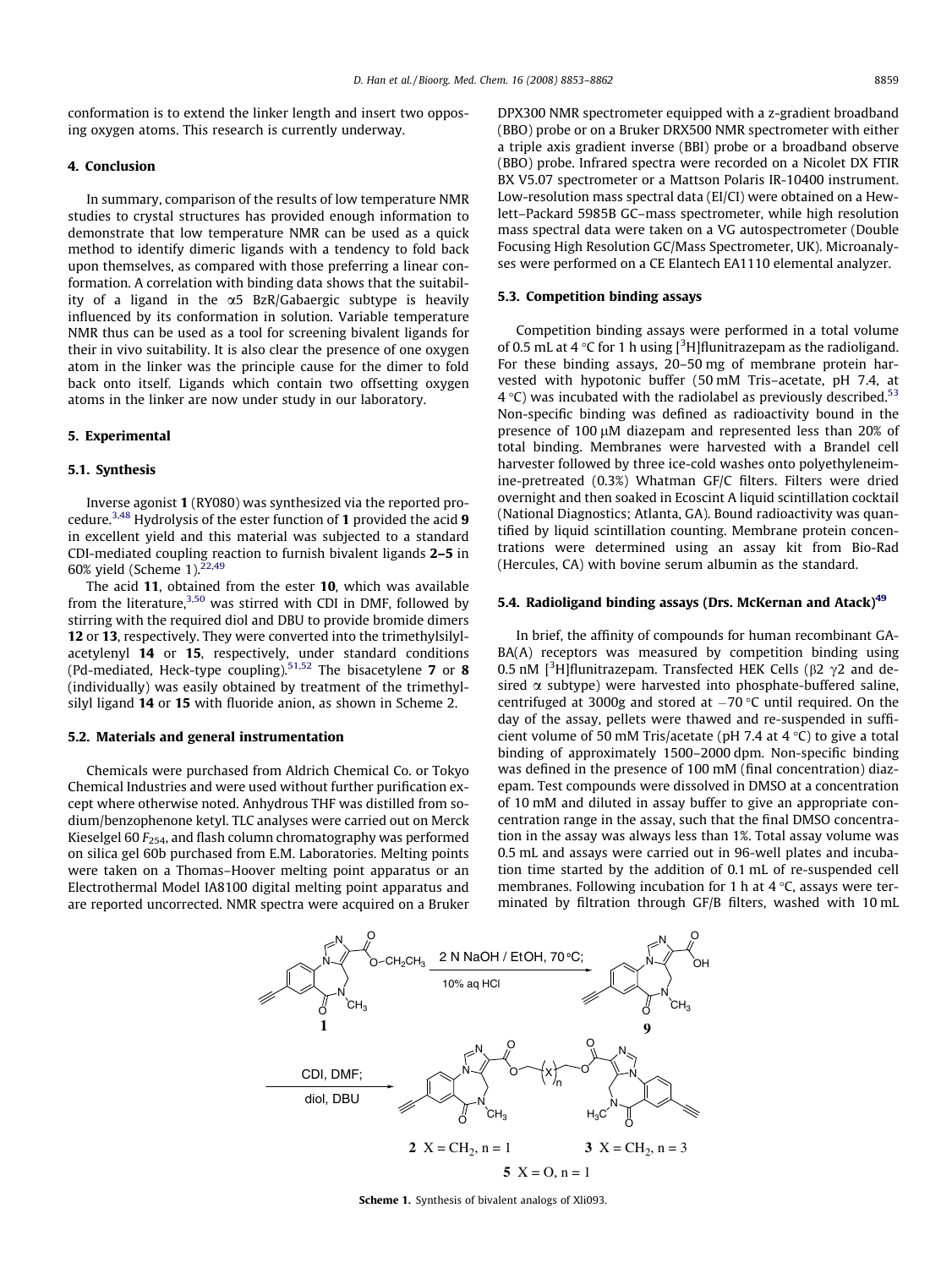

Scheme 2. Synthesis of bivalent analogs of DMH-D-053.

ice-cold buffer, dried and then counted using a liquid scintillation counter. The percentage inhibition of [<sup>3</sup>H]flunitrazepam binding, the  $IC_{50}$  and the  $K_i$  values were calculated using the Activity Base Software Package (ID Business Solutions, Guildford, UK) according to the Cheng-Prusoff equation.<sup>[47](#page-9-0)</sup>

### 5.4.1. 1,3-Bis(8-acetyleno-5,6-dihydro-5-methyl-6-oxo-4Himidazo[1,5-a][1,4]benzodiazepine-3-carboxy) propyl diester (2) (XLi093) (Procedure A)

To a solution of carbonyl diimidazole (230.3 mg, 0.57 mmol) in anhydrous DMF (5 mL) was added 8-ethynyl-5,6-dihydro-5 methyl-6-oxo-4H-imidazo[1,5-a][1,4]-benzodiazepine-3-carboxylic acid 9 (200 mg, 0.71 mmol). The solution which resulted was stirred for 2 h at rt. Analysis by TLC (silica gel) indicated the absence of starting material. To the solution which resulted was then added 1,3-propanediol (27.1 mg, 0.36 mmol) in dry DMF (0.5 mL) and also DBU (114.2 mg, 0.75 mmol) in dry DMF (0.10 mL) at rt. The mixture was stirred at rt for 4.5 h until analysis by TLC (silica gel) indicated the reaction was complete. The reaction mixture was then poured into ice water (30 mL) and extracted with  $CH_2Cl_2$  (3 $\times$  50 mL). The combined organic layer was washed with  $H_2O$  (5 $\times$  50 mL), brine and dried ( $Na<sub>2</sub>SO<sub>4</sub>$ ). The solvent was removed under reduced pressure and the residue was purified by flash chromatography (silica gel, EtOAc/CH<sub>3</sub>OH, 4:1) to provide 2 (157 mg) as a white solid in 73.4% yield. 2: mp >230 °C (dec.); IR (NaCl) 3247, 1725, 1641, 1359, 1253, 1061 cm<sup>-1</sup>; H NMR (300 MHz, CDCl<sub>3</sub>)  $\delta$  2.37 (m, 2H), 3.24 (s, 2H), 3.26 (s, 6H), 4.40 (s, 2H), 4.57 (t, 4H,  $J = 6.2$  Hz), 5.31 (br, 2H), 7.41 (d, 2H,  $J = 8.3$  Hz) 7.72 (dd, 2H,  $J = 6.43$ , 1.86 Hz), 7.89 (s, 2H), 8.19 (d, 2H,  $J = 1.76$  Hz); <sup>13</sup>C NMR (75.5 MHz, CDCl<sub>3</sub>) d 26.2, 34.4, 40.7, 60.2, 78.7, 79.7, 120.4, 121.6, 127.1, 127.7, 130.1, 133.4, 134.1, 134.9, 161.3, 164.1; MS (FAB, NBA) m/e (relative intensity) 603 (M<sup>+</sup>+1, 100). This material was employed for the Xray crystal structure. It was homogenous in two independent TLC systems  $[R_f = 0.31$  in EtOAc/CH<sub>3</sub>OH, 4:1;  $R_f = 0.32$  in CH<sub>2</sub>Cl<sub>2</sub>/CH<sub>3</sub>OH, 9:1]. Anal. Calcd for  $C_{33}H_{26}N_6O_6$ :2/3 CH<sub>3</sub>OH: C, 64.81; H, 4.63; N, 13.47. Found: C, 64.56; H, 4.72; N, 13.76.

# 5.4.2. 1,5-Bis(8-acetyleno-5,6-dihydro-5-methyl-6-oxo-4Himidazo[1,5-a][1,4]benzodiazepine-3-carboxy) pentyl diester (3) (XLi210)

Ligand 3 was prepared by following the procedure A and acid 9 by replacing the 1,3-propanediol with 1,5-pentanediol to provide 3 as a white solid in 89.2% yield. 3: mp 132-138 °C; IR  $(KBr)$  3422, 3280, 2931, 1714, 1635, 1487, 1249, 1064 cm<sup>-1</sup>; <sup>1</sup>H NMR (500 MHz, CDCl<sub>3</sub>) δ 1.90 (m, 4H), 3.24 (s,6H), 3.52 (s, 2H), 4.39 (s, 8H), 5.29 (s, 2H), 7.36 (dd, 2H, J = 8.1, 16 Hz), 7.70 (m, 2H) 7.70 (m, 2H), 7.86 (s, 2H), 8.18 (s, 2H); MS (FAB, NBA)  $m/e$  (relative intensity) 631 (M<sup>+</sup>+1, 13). Anal. Calcd for  $C_{35}H_{30}N_6O_6.5/3$  H<sub>2</sub>O: C, 63.61; H, 4.83; N, 12.72. Found: C, 63.16; H, 4.72; N, 13.06.

## 5.4.3. 1,3-Bis(8-ethyl-5,6-dihydro-5-methyl-6-oxo-4H-imidazo[1,5-a][1,4]benzodiazepine-3-carboxy) propyl diester (4) (XLi356)

1,3-Bis(8-acetyleno-5,6-dihydro-5-methyl-6-oxo-4H-imidazo[1,5 a][1,4]-benzodiaze-pine -3-carboxy) propyl diester 2 (500 mg, 0.83 mmol) was dissolved in EtOH (150 mL) after which Pd/C (176 mg) was added in solution at rt. The slurry was stirred for 5 h under one atmosphere of  $H_2$  (bench top, balloon of  $H_2$ ). The catalyst was removed by filtration and washed with EtOH. The EtOH was removed under reduced pressure to furnish a residue. This material was purified by flash chromatography (silica gel, EtOAc/EtOH 8:2) to provide 4 (504 mg, 99%) as white crystals: mp 125-133 °C; IR (NaCl) 3407, 2964, 2358, 1725, 1640, 1499 cm<sup>-1</sup>; <sup>1</sup>H NMR (CDCl<sub>3</sub>)  $\delta$  1.29 (m, 6H),  $2.39(m, 2H)$ ,  $2.78$  (dd, 4H,  $J = 7.5$ , 15.1 Hz), 3.26 (s, 6H), 4.48 (br, 2H), 4.56 (t, 4H, J = 6.1 Hz, 12.2 Hz), 5.16 (br, 2H), 7.33 (d, 2H,  $J = 8.2$  Hz), 7.48 (d, 2H,  $J = 1.8$  Hz), 7.89 (t, 4H,  $J = 3.2$  Hz, 5.3 Hz), 8.15; MS(EI)  $m/e$  (relative intensity) 611 (M<sup>+</sup>+1, 100). Anal. Calcd for  $C_{33}H_{34}N_6O_6$  2H<sub>2</sub>O: C, 61.33; H, 5.92; N, 13.00. Found: C, 61.74; H, 5.91; N, 12.63.

## 5.4.4. Bis(8-acetyleno-5,6-dihydro-5-methyl-6-oxo-4Himidazo[1,5-a][1,4]benzodiazepine-3-carboxy) dimethyl glycol diester (5) (XLi374)

Ligand 9 (100 mg, 0.356 mmol) was dissolved in DMF (10 mL), and to this solution dibromodimethyl ether (36.3 mg, 0.178 mmol) was added, followed by TEA(2.0 mL). After 26 h of stirring at ambient temperature, the solvent was evaporated under reduced pressure and the residue was distributed between  $CHCl<sub>3</sub>$  and water. The organic phase was washed multiple times with water and dried over  $Na<sub>2</sub>SO<sub>4</sub>$ , and dried. The dried crude ether was applied on a column of silica gel to afford dimer 5 (86 mg) in 80% yield: mp >220 °C (dec.); IR (KBr) 3419, 3237, 2910, 1714, 1635, 1561,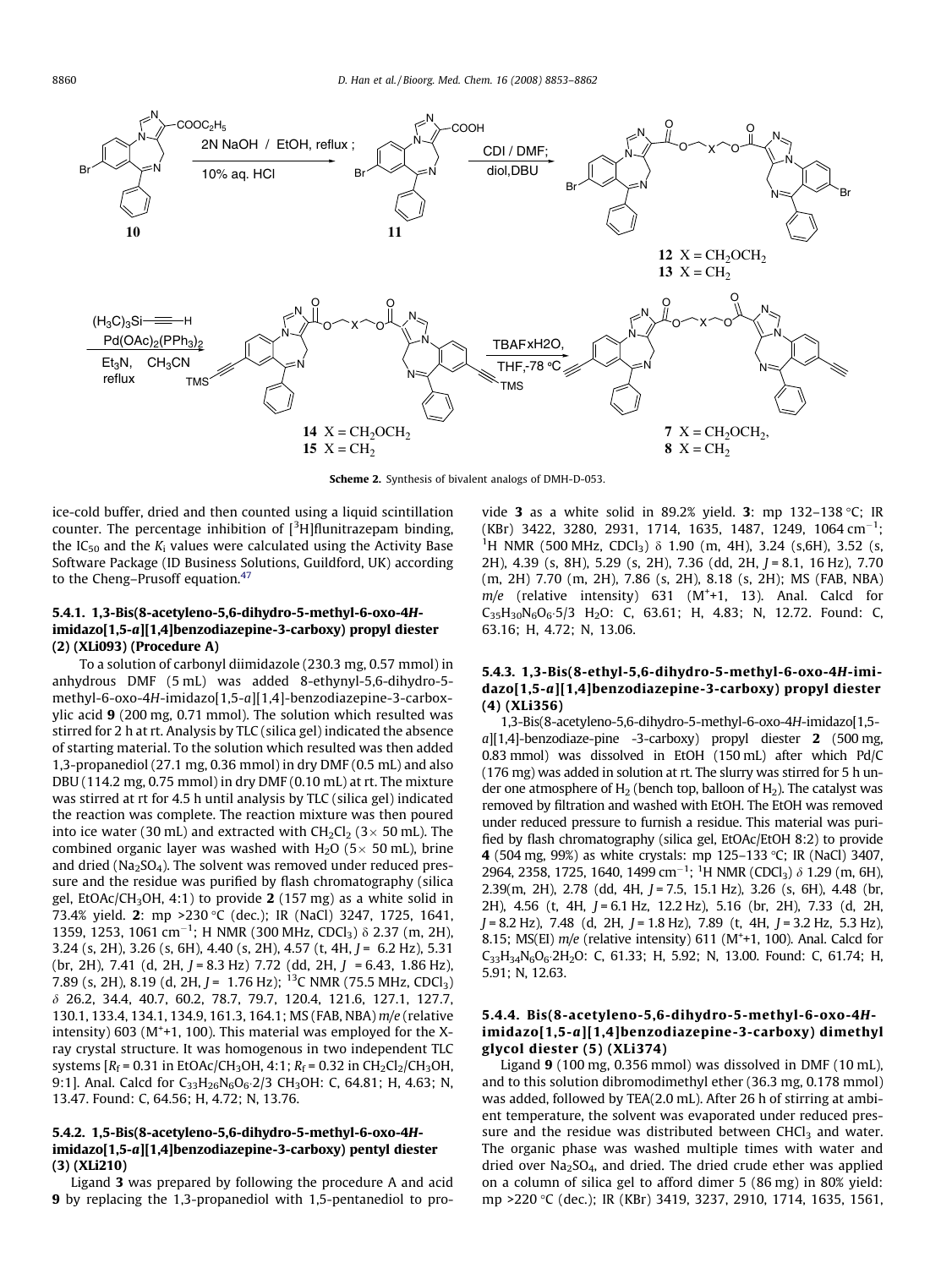1498 cm<sup>-1</sup>; <sup>1</sup>H NMR (500 MHz, CD<sub>2</sub>Cl)  $\delta$  d 3.18 (s, 6H), 3.31 (s, 2H), 4.37 (br, 2H), 5.29 (br, 2H), 5.74 (s, 4H), 7.40 (d, 2H,  $I = 8.1$  Hz), 7.74  $(dd, 2H, I = 1.6, 8.2 Hz$ ), 7.90 (s, 2H), 8.15 (s, 2H); MS(FAB, NBA) m/e (relative intensity) 605 (M<sup>+</sup>+1, 100). Anal. Calcd for  $C_{32}H_{24}N_6O_7 \cdot 3/2$ 2 CH3COOC2H5: C, 61.99; H, 4.93; N, 11.41. Found: C, 61.36; H, 4.52; N, 11.96.

## 5.4.5. 8-Bromo-6-phenyl-4H-benzo[f]imidazo[1,5-a][1,4]diazepine-3-carboxylic acid (11)

The ester  $10(2 g)$  was dissolved in EtOH (50 mL) and ag sodium hydroxide (10 mL, 2 N) was added to the solution. The mixture was heated to reflux for 0.5 h. After the EtOH was removed under reduced pressure, the solution was allowed to cool. The pH value was adjusted to 4 by adding 10% aq HCl dropwise. The mixture was filtered and the solid was washed with water and ethyl ether. The solid was dried to provide 11 (1.8 g, 96.6%): mp >250 °C; IR (KBr) 3450 (b), 2844, 1707, 1615, 1493, 1166, 700 cm<sup>-1</sup>; <sup>1</sup>H NMR  $(300 \text{ MHz}, \text{ DMSO-d}_6)$   $\delta$  4.14 (d, 1H, J = 12.6 Hz), 5.79 (d, 1H, 12.6 Hz), 7.41-7.54 (m, 6H), 7.88 (d, 1H, J = 8.7 Hz), 8.03 (dd, 1H,  $J = 8.7, 2.1$  Hz), 8.47 (s, 1H); MS (EI)  $m/e$  (relative intensity) 381  $(M<sup>+</sup>, 20)$ , 383 (19).

## 5.4.6. 1,3-Bis(8-bromo-6-phenyl-4H-benzo[f]imidazo[1,5-a] [1,4]diazepine-3-carboxy) propyl diester (13) (DMH-D-070) (Procedure B)

The carboxylic acid 11 (2 g, 5.2 mmol) was dissolved in DMF (20 mL), after which CDI (1.02 g, 6.3 mmol) was added at rt and the mixture was stirred for 2 h. Then 1,3-propanediol (0.19 mL, 2.6 mmol) and DBU (0.78 mL, 5.2 mmol) were added to the mixture and stirring continued overnight. The reaction solution was then cooled with an ice-water bath, after which water was added to precipitate a solid. This material was purified further by flash chromatography on silica gel (gradient elution, EtOAc/EtOH 20:1, 15:1, 10:1) to provide the bisbromide 13 (DMH-D-070) as a white solid (1.3 g, 61.9%): mp 187.5-189 °C; IR (KBr) 3112, 2968, 1708, 1610, 1559, 1491, 1269, 1160, 1123, 1073 cm<sup>-1</sup>; <sup>1</sup>H NMR  $(300 \text{ MHz}, \text{CDCl}_3)$   $\delta$  2.35 (m, 2H), 4.08 (d, 2H, J = 12.6 Hz), 4.55  $(m, 4H)$ , 6.05 (d, 2H,  $J = 12.6$  Hz), 7.37–7.53 (m, 12H), 7.6 (d, 2H,  $J = 2.1$  Hz), 7.81 (dd, 2H,  $J = 2.1$ , 8.6 Hz), 7.93 (s, 2H); <sup>13</sup>C NMR  $(75.5 \text{ MHz}, \text{CDCl}_3)$   $\delta$  28.2, 44.9, 61.4, 120.7, 124.2, 128.3, 129.0, 129.3, 129.6, 130.6, 134.1, 134.4, 134.7, 135.0, 138.9, 138.9, 162.6, 167.9; MS (FAB, NBA)  $m/e$  (relative intensity) 803 (M<sup>+</sup>+1, 15), Anal. Calcd for  $C_{39}H_{28}N_6O_4Br_2$ : C, 58.23; H, 3.51; N, 10.45. Found: C, 57.92; H, 3.43; N, 10.29.

## 5.4.7. 1,3-Bis(8-trimethylsilylacetylenyl-6-phenyl-4H-benzo- [f]imidazo[1,5-a][1,4]-diazepine-3-carboxy) propyl diester (15) (DMH-D-048) (Procedure C)

To a suspension of bisbromide 13 (1.005 g, 1.25 mmol) in acetonitrile (50 mL) and triethylamine (65 mL), was added bis(triphenylphosphine)-palladium (II) acetate (0.15 g, 0.2 mmol). The solution which resulted was degassed and trimethylsilylacetylene (0.7 mL, 5 mmol) was added after which it was degassed again (argon followed by vacuum). The mixture was heated to reflux and stirring maintained overnight. After removal of the solvent under reduced pressure, the residue was dissolved in  $CH<sub>2</sub>Cl<sub>2</sub>$  and washed with water. 3-Mercaptopropyl functionalized silica gel (0.6 g) was added into the organic layer and stirring continued for 1 h. The silica gel/Pd complex was removed by filtration and the filtrate was concentrated under reduced pressure. The residue was purified by flash column chromatography on silica gel (gradient elution, EtOAc/EtOH 20:1, 15:1, 10:1) to furnish the bistrimethylsilyl dimer **15** (DMH-D-048, 680 mg, 60.8%) as a white solid: mp 169-172 °C; IR (KBr) 3449, 2950, 1725, 1720, 1715, 1496, 1250, 1160, 1080, 847 cm<sup>-1</sup>; <sup>1</sup>H NMR (300 MHz, CDCl<sub>3</sub>)  $\delta$  0.25 (s, 18H), 2.35 (m,

2H), 4.05 (d, 2H, J = 12.6 Hz), 4.55 (m, 4H), 6.02 (d, 2H,  $J = 12.6$  Hz),  $7.37 - 7.55$  (m, 14H),  $7.75$  (dd, 2H,  $J = 1.8$ , 8.4 Hz), 7.94 (s, 2H); <sup>13</sup>C NMR (75.5 MHz, CDCl<sub>3</sub>)  $\delta$  0.3, 28.3, 44.9, 61.4, 97.4, 102.3, 122.4, 122.6, 128.0, 128.3, 129.0, 129.4, 130.5, 134.1, 134.9, 135.1, 139.0, 139.2, 139.2, 162.6, 168.5; MS (FAB, NBA) m/ e (relative intensity) 839 (M<sup>+</sup>+1, 100). Anal. Calcd for  $C_{49}H_{46}N_6O_4$ . Si<sub>2</sub>: C, 70.14; H, 5.53; N, 10.02. Found: C, 69.97; H, 5.35; N, 9.77.

## 5.4.8. 1,3-Bis(8-acetylenyl-6-phenyl-4H-benzo[f]imidazo[1,5 a][1,4]diazepine-3-carboxy)propyl diester (8) (DMH-D-053) (Procedure D)

A solution of bistrimethylsilyl dimer 15 (330 mg, 0.4 mmol) in THF (70 mL) was stirred with tetrabutylammonium fluoride hydrate (250 mg, 0.96 mmol) at  $-78$  °C for 5 min. After this, H<sub>2</sub>O (35 mL) was added to the solution to quench the reaction and stirring continued at low temperature for one half hour. The solution was extracted with EtOAc  $(3 \times 100 \text{ mL})$ , and the organic layer was washed with water. After removal of the solvent under reduced pressure, ethyl ether was added to the residue to precipitate a solid. The mixture was filtered and the solid was washed with  $CH_2Cl_2/Et_2O$  (ca. 1:15) to provide the bisacetylenyl dimer 8 (DMH-D-053, 220 mg, 80%) as a yellow solid which crystallizes in CH<sub>2</sub>Cl<sub>2</sub>: mp 172–175 °C; IR (KBr) 3450, 3280, 2950, 1720, 1715, 1495, 1250, 1120, 1050 cm<sup>-1</sup>; <sup>1</sup>H NMR (300 MHz, CDCl<sub>3</sub>)  $\delta$  2.35 (m, 2H), 3.18 (s, 2H), 4.08 (d, 2H, J = 12.3 Hz), 4.56 (m, 4H), 6.04 (d, 2H,  $J = 12.6$  Hz), 7.36–7.59 (m, 14H), 7.78 (dd, 2H,  $J = 8.4$ , 1.7 Hz), 7.95 (s, 2H); <sup>13</sup>C NMR (75.5 MHz, CDCl<sub>3</sub>)  $\delta$  28.8, 45.4, 61.9, 80.2, 81.3, 121.4, 122.7, 128.1, 128.3, 129.0, 129.3, 130.5, 134.2, 135.2, 135.3, 135.6, 138.9, 139.2, 162.6, 168.5; MS (FAB, NBA)  $m/e$  (relative intensity) 695 (M<sup>+</sup>+1, 100). Anal. Calcd for  $C_{43}H_{30}N_6O_4$   $\frac{1}{4}CH_2Cl_2$ : C, 72.63; H, 4.30; N, 11.75. Found: C, 72.36; H, 4.27; N, 11.36.

## 5.4.9. Bis(8-bromo-6-phenyl-4H-benzo[f]imidazo[1,5-a][1,4] diazepine-3-carboxy) diethylene glycol diester (12) (DM-III-93)

Ligand 12 was prepared from acid 11, under the same conditions employed in procedure B, by replacing 1,3-propanediol with diethylene glycol to yield a yellow solid (93.7%) 12: mp 165– 168 C; IR (KBr) 3060, 2956, 1725, 1610, 1558, 1491, 1267, 1161, 1123, 1074 cm<sup>-1</sup>; <sup>1</sup>H NMR (300 MHz, CDCl<sub>3</sub>)  $\delta$  3.93 (t, 4H,  $J = 4.8$  Hz), 4.06 (d, 2H,  $J = 12.6$  Hz), 4.54 (m, 4H), 6.05 (d, 2H,  $J = 12.6$  Hz),  $7.39 - 7.50$  (m, 12H),  $7.57$  (d, 2H,  $J = 2.7$  Hz),  $7.80$  (dd, 2H, J = 2.1, 8.4 Hz), 7.90 (s, 2H); <sup>13</sup>C NMR (75.5 MHz, CDCl<sub>3</sub>)  $\delta$ 44.9, 63.6, 69.0, 120.7, 124.2, 128.3, 129.0, 129.3, 129.6, 130.6, 134.1, 134.4, 134.6, 135.0, 138.9, 139.0, 162.5, 167.9; MS (FAB, NBA) m/e (relative intensity) 833 (M<sup>+</sup>+1, 5). Anal. Calcd for  $C_{40}H_{30}Br_2N_6O_5 \cdot 0.15CHCl_3$ : C, 56.72; H, 3.57; N, 9.88. Found: C, 56.61; H, 3.55; N, 9.92.

## 5.4.10. Bis(8-trimethylsilylacetylenyl-6-phenyl-4H-benzo- [f]imidazo[1,5-a][1,4]diazepine-3-carboxy) diethylene glycol diester (14) (DM-III-94)

Ligand 14 was prepared from dibromide 12, under the same conditions employed in Procedure C by replacing 1,3-propanediol with diethylene glycol to produce a yellow solid (49.5%) 14: mp 205–208 C; IR (KBr) 3433, 2960, 1730, 1700, 1612, 1493, 1255, 1169, 1120, 1071, 847 cm<sup>-1</sup>; <sup>1</sup>H NMR (300 MHz, CDCl<sub>3</sub>)  $\delta$  0.25 (s, 18H), 3.93 (t, 4H, J = 5.4 Hz), 4.04 (d, 2H, J = 12.6 Hz), 4.55 (m, 4H), 6.04 (d, 2H, J = 12.6 Hz), 7.37-7.53 (m, 14H), 7.74 (dd, 2H,  $J = 1.2$ , 8.4 Hz), 7.91 (s, 2H); <sup>13</sup>C NMR (75.5 MHz, CDCl<sub>3</sub>)  $\delta$  0.3, 45.0, 63.6, 69.0, 97.5, 102.4, 122.5, 122.7, 128.1, 128.3, 129.0, 129.4, 130.5, 134.2, 135.0, 135.1, 135.2, 139.1, 139.3, 162.7, 168.6; MS (FAB, NBA)  $m/e$  (relative intensity) 869 (M<sup>+</sup>+1, 100). Anal. Calcd for  $C_{50}H_{48}N_6O_5Si_2 \cdot 4H_2O$ : C, 68.81; H, 5.60; N, 9.62. Found: C, 68.88; H, 5.66; N, 9.51.